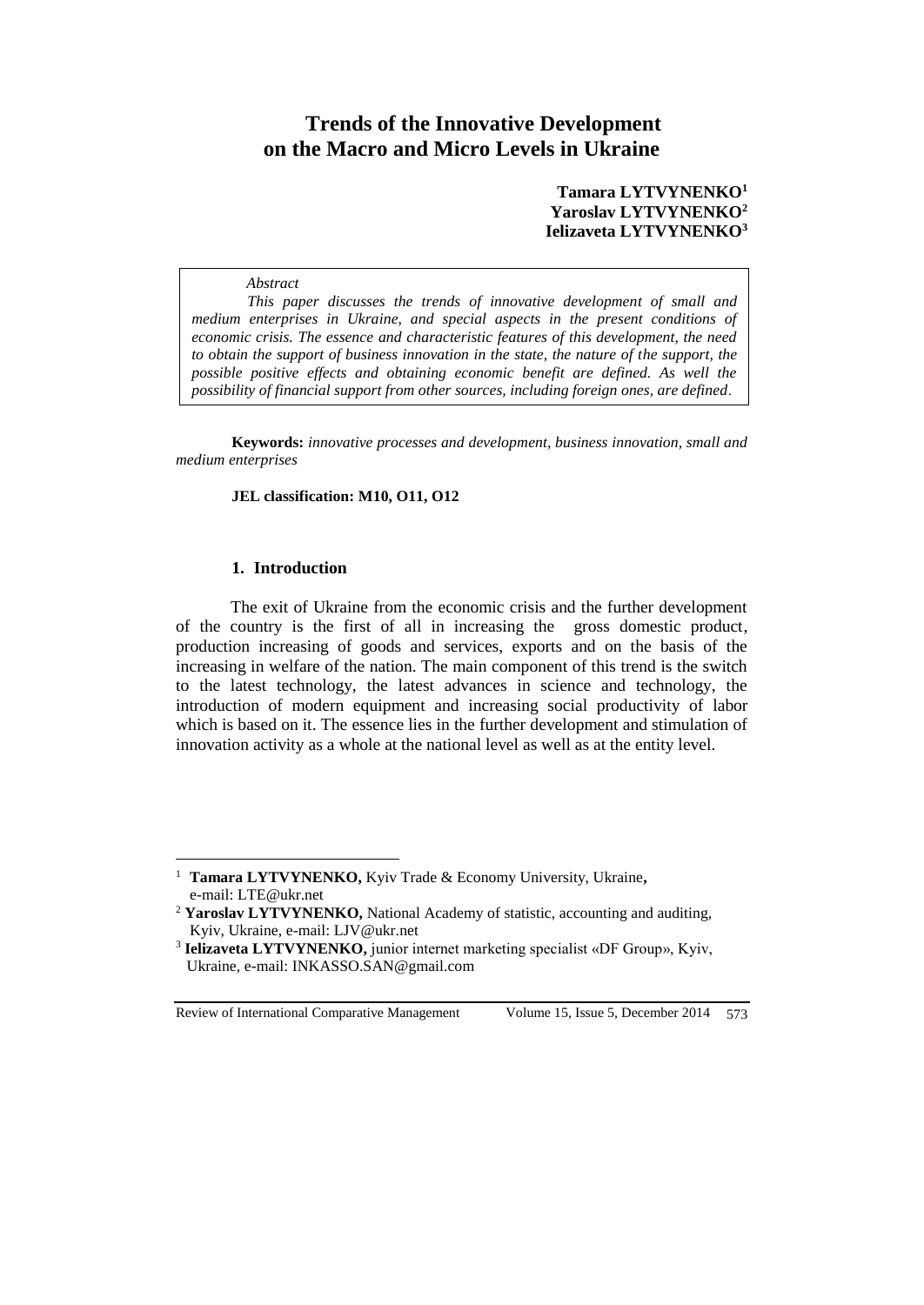### **2. Problem statement**

The strategic aim is to analyze the current state of development of innovation at the macro and the macro level in Ukraine, the dynamics and the factors that influence on its development, the positive and negative features.

The peculiarities of the state influence on the development of innovative activities of small and medium business, possibilities of activation this process in terms of worsening economic crisis are also defined.

On the basis of the research identified activities will continue to expand and improve these processes in the future.

The study of development of innovative action has been paid much attention by the native and foreign scientists and economists. We could include Bazhan Y., Galchynskyi A., Geyts V., Gubskyi B., Ieshchenko P., Kvasnuk B., Kovtun O., Kolosov O., Seminozhenko V., Fedulov L., Fuks A., Chepurnoy O., Chuhno A. etc.

The main attention it their articles is paid on the development of innovation activity on the state level in the whole and the government influence on these processes in general terms without taking into account the rapid development of negative tendencies in modern conditions of development of Ukraine's economy are been studied.

# **3. Statement of basic material**

Realization of innovation policy should take into account the historical features of country development and the structure of its industry. If for developed countries such as the United States, the structure of the national economy is dominated by small and medium-sized businesses, in the Ukraine by contrast most part is occupied by large enterprises such as metallurgical, machine-building, chemical industry, aircraft, military industrial complex, the production machinery and equipment for the space sphere etc. In terms of sustainable economic development such enterprises in most cases are profitable (or profitable monopoly) have sufficient financial resources (because it is the main source of state orders) and have the opportunity to do research work. They also have the possibility of implementation of energy- and material saving technologies, access and integration of efforts in conducting research projects with foreign partners. These companies have more opportunities to get innovations both the state and from internal and external partners.

Situation is different at the macro level, i.e. the level of enterprises, associations and other entities. But such enterprises characterized by small amounts of activity rather low level of profitability and a small budget. These facilities management objective cannot rely on large financial resources (due to low profitability and the inability to conduct research without the help of foreign investors). They also have a limited number of opportunities and the research results of other enterprises (including foreign), which further reduces their

574 Volume 15, Issue 5, December 2014 Review of International Comparative Management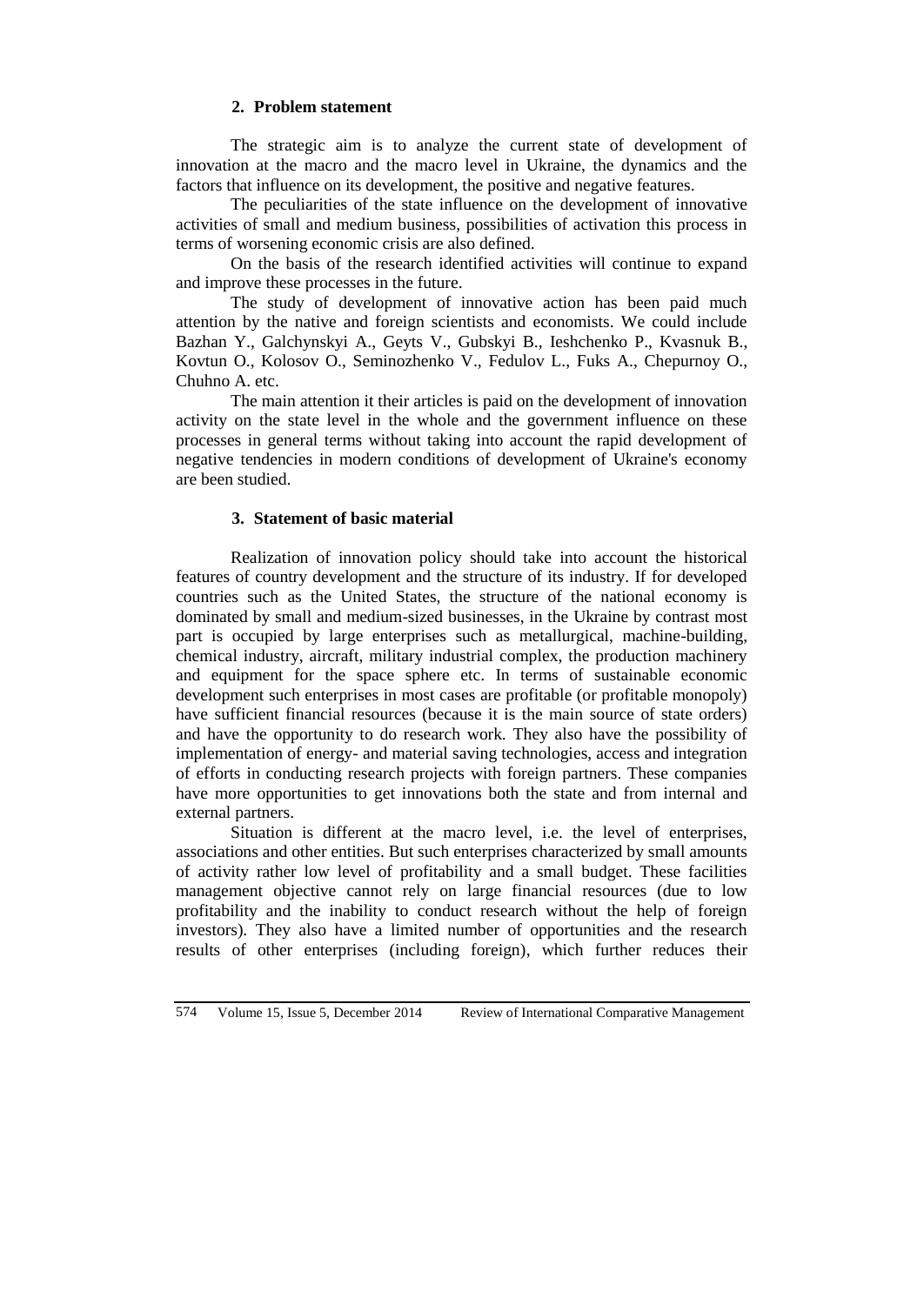opportunities. But as international experience shows, such as in the USA small business gives 80% of all innovations. [Galchinskiy A., 2014] In most cases, these small businesses are become in very large and powerful company, such as Microsoft, Google, Apple and others.

Investing activities are inherently expensive area and requires enough large variety of types of resources: material, labor and financial. In addition, innovative activity at any level (micro or macro level) should be encouraged, that all involved in this process subjects should be interested in the final result. For doing this it's necessary to create such conditions for potential investors to be interested in investing financial and other resources.

The main subject who creates suitable conditions for conducting innovation activity is the state. It has a great opportunity : to finance large projects quickly make a reorientation of funding; accelerate the implementation of research results in practice as other companies and other industries and also helps to control the acquisition and use of resources.

All sources of investment of innovations, depending on the entity that invests, can be divided into internal and external. The external include the following: state funding, fundraising domestic and foreign investors: companies, associations, banks, various businesses and individuals.

The state defines the areas of innovation activities that are required for society as a whole, taking into account areas of development and specialization of production and consumer needs. It has the ability to engage in the implementation of the innovation process of contractors from different sectors of the national economy and pursue optimal use of all resources and get the maximum effect. Large volumes of production in the future make it possible to reduce the cost of innovation and research to obtain general social effect.

Among these sources of innovation funding the main should stay the state budget. This is due to the fact that at its core innovation activities are long-term investing financial resources at sufficiently high degree of risk. Therefore, the following funding specific requirements are taken innovative projects and monitor its implementation.

All sources of funding from the state budget can be divided into direct and indirect. Direct are the following: investing money at the innovative project (target credit); formation of joint innovative enterprises; getting funds and funds from other government agencies, leasing operations and leasing activity. Indirect include: providing facilities on taxes, customs exemptions, improving conditions for the sale of goods, bank lending by reducing the interest on the loan.

The simplest but not a very effective form is the direct provision of funds for the development of an innovative project associations and businesses in a variety of credits and loans. In this case it may be used free credit. But in the issuance of such loans enough grounding innovation project with the expectation of final consequences for profit is needed. Also this area requires a clear enough control over the use of published financial resources.

Review of International Comparative Management Volume 15, Issue 5, December 2014 575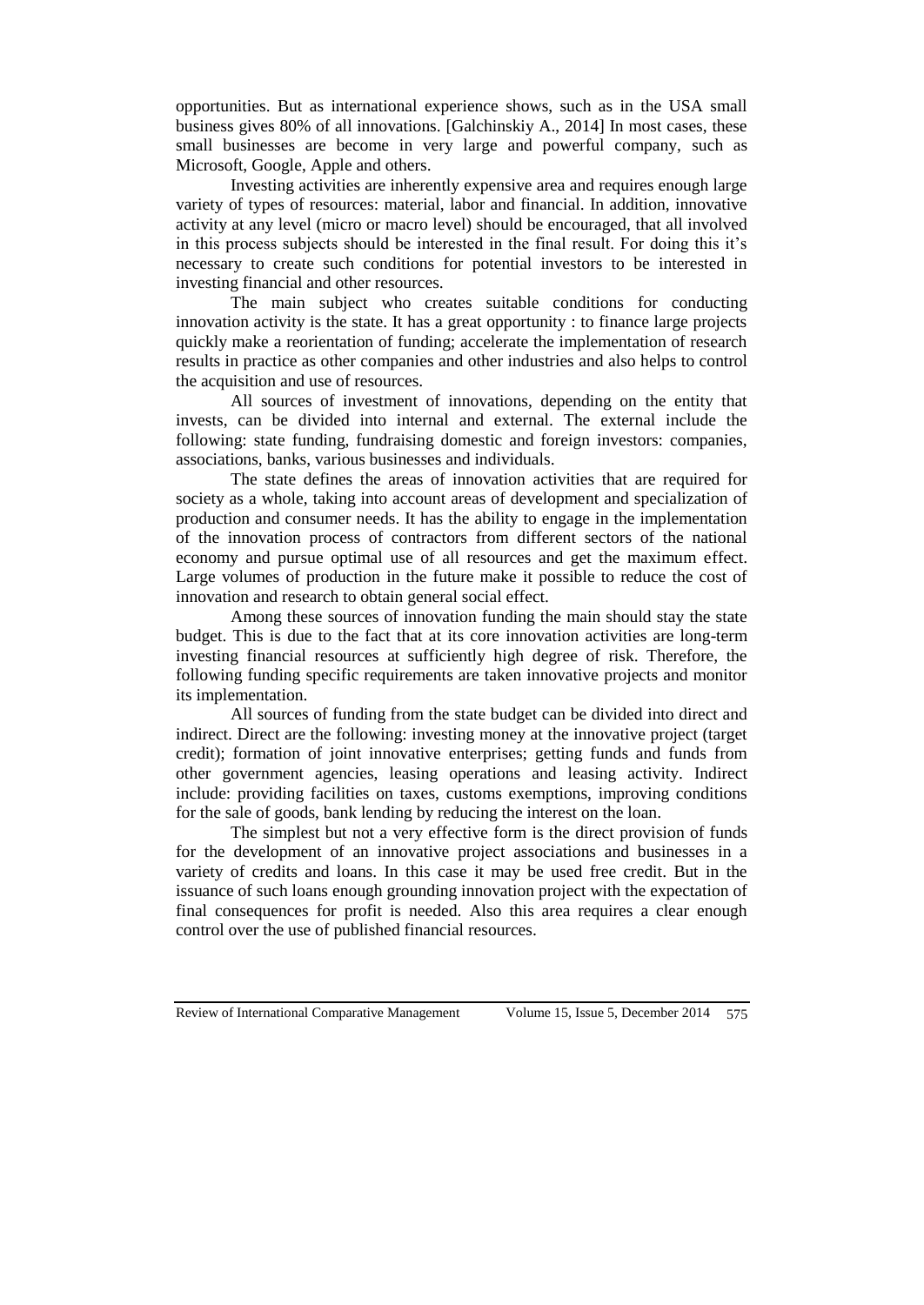A more effective measure can be regarded as joint ventures with a certain proportion of public funds. In this case, the state has the ability to direct the expenditure of resources and monitoring their use through their representatives in the enterprise. Also you can quickly perform reallocation of financial resources to different areas of investing, based on the specific economic and industrial situation. The support may also be in the form of movement of product produced in the domestic and international markets, in obtaining raw materials, equipment, and transportation and so on.

One of the areas of financial support from the state is getting funds from public sources. In this case, the state can invest innovation activities of enterprises through their investment of resources drawn from other sources, including foreign ones. The main purpose is getting profit with this source of financing. But considering risk investments such activities huge importance has estimating of innovative project, the effects of its implementation and guarantees from the state.

A special place has the issue of state guarantees by use of financial resources by using money out of public funds, including pension, social security, employment and others. The main task of using this direction is to return them and get at least a small profit. But it is necessary to solve the problem of term provision. The use of financial resources of these funds is generally intended for short- term (less than one year), while investment activity may give positive results only in a few years (an average of three years).

As one of the areas of direct funding may be considered the conduction of leasing policy, when the expense of public financial resources is paid for purchase fixed assets and their delivery to Ukraine, install and launch into production. This is especially important because in most cases the modern equipment and advanced technology are required, and technology that is expensive and requires a large investment of financial resources.

With a usage of indirect methods of public funding the most effective is providing various benefits. According the Article 18 of the Law of Ukraine "About innovation activity" [The Law of Ukraine «About innovation activity ", 2002] the following sources of funding are included to other sources they aren't prohibited by applicable law.

For most enterprises involved in innovation activities is very difficult to get state loan (actually this is only possible for large companies that have national importance and perform state programs). In most cases loans and various loans are available from getting them from commercial banking institutions. Given the fact that most of the financial resources of commercial banks include loans from the National Bank of Ukraine, the state may reduce its interest rate if commercial banks make loans for innovative purposes.

Tax and customs policy are the important economic lever. Due to the medium term implementation of innovative project within three years, this time may exempt such businesses from paying income tax and value added tax, payments for property, reducing rates of contributions to various social funds. This especially applies to products which are exported or launched and secured in the

576 Volume 15, Issue 5, December 2014 Review of International Comparative Management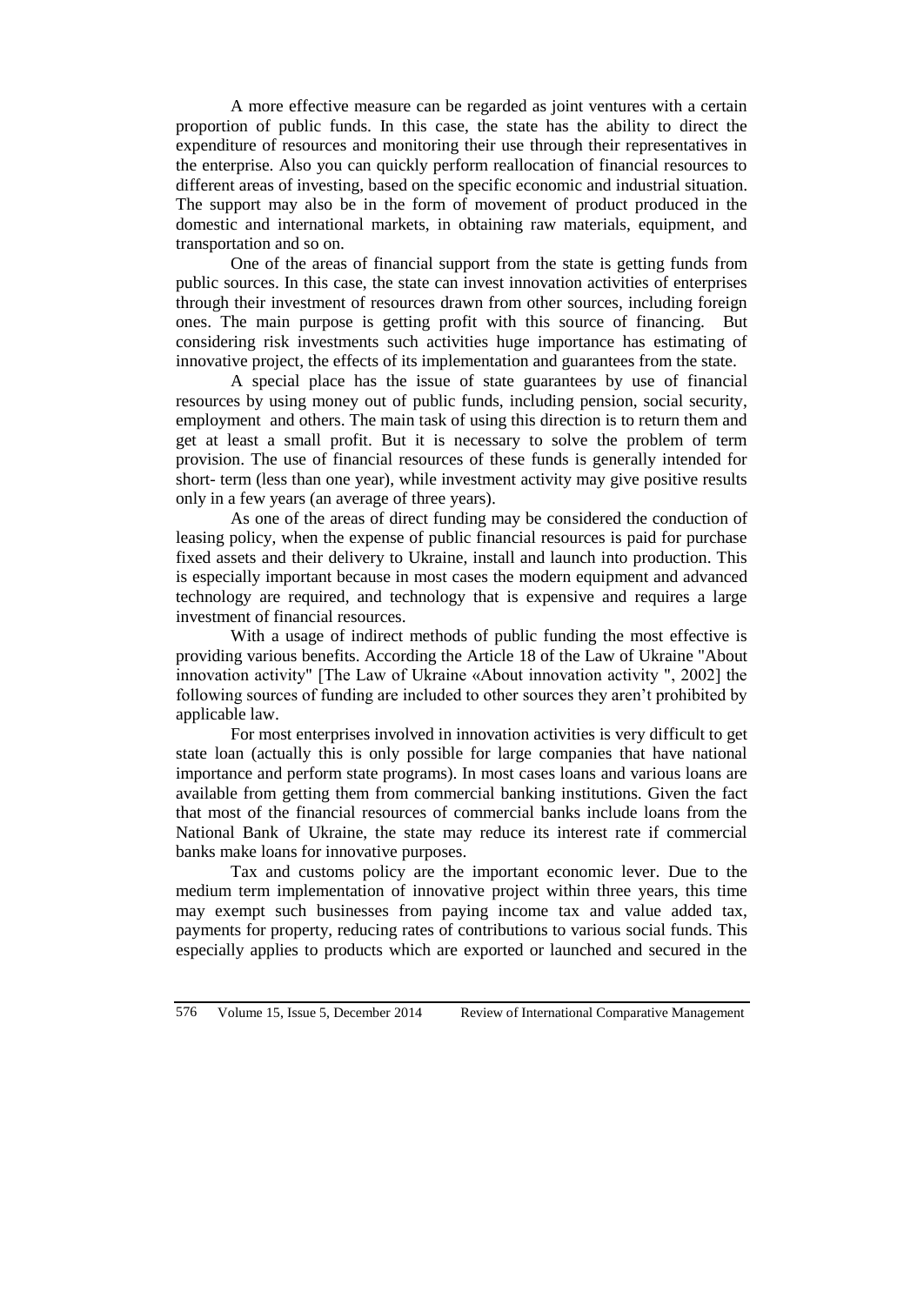market. While carrying out the customs policy you can be exempt from the payment of customs payments under importing raw materials and equipment, technology, etc., that are used in innovation activities for the duration of its implementation. It is necessary to take measures to facilitate the customs clearance and accelerating the procedure, and this applies not only imports but also exports of ready-made products.

The state has the ability to improve conditions by opening up markets especially in other countries, they contribute to the consolidation of companies and reduce their costs. Particular importance has the assistance in obtaining a variety of information, including that information which is closed to nature. Unfortunately, the smallest proportion in their funding belongs to those innovative projects that are realizing with a help of the state budget. ["Statistical Yearbook of Ukraine for 2012", 2013]. Since 2005, the share of state funding in total funding has been gradually reducing, and in 2012 it was only 1.5 %. Such financing is not uniform. The main reason for this was the lack of a balanced and reasonable public policy of innovation and the complex economic situation in Ukraine in recent years.

The quite important source of investment in innovation activity is also attracting funds from other external sources, including foreign legal entities and individuals. But also it's needed to create the right conditions. The foreign investor will invest financial resources only when there is an interest, primarily from domestic investors or innovation project is financed by own funds of domestic enterprises.

Foreign investors may be: various associations, businesses, banks, corporations and their structures or individuals. It should also be taking into account that investments can be made in various ways: investing money; the contribution in the form of new technologies, techniques, know- how; purchasing of raw materials; information resources; in attraction of highly skilled professionals and others. But providing such interest requires the development of a balanced and understandable public policy and first of all taxation and customs, financial, credit and so on. This includes the formation of favorable tax conditions for attracting foreign investment, taking into account long-term investment of financial and other resources for three or more years. At this time it would be appropriate to release investors from paying all taxes. In a future after the investments will pay off, it's possible to add them the reduced number of tax payments or set lower rates for a certain period (eg, income tax, value added tax or other), the use of tax holidays or tax-deferred basis, etc., and exemption from import duties on raw materials imported into the territory of Ukraine and used for industrial purposes in the implementation of innovation.

The largest share of funding is the financing by at their own expense (an average of 70 %). Thus the share of investment innovation in this source has gradually been increasing since 2000 (a slight decrease was in 2011). This source consists of three areas: income and net profit entities; depreciation; personal income.

Review of International Comparative Management Volume 15, Issue 5, December 2014 577